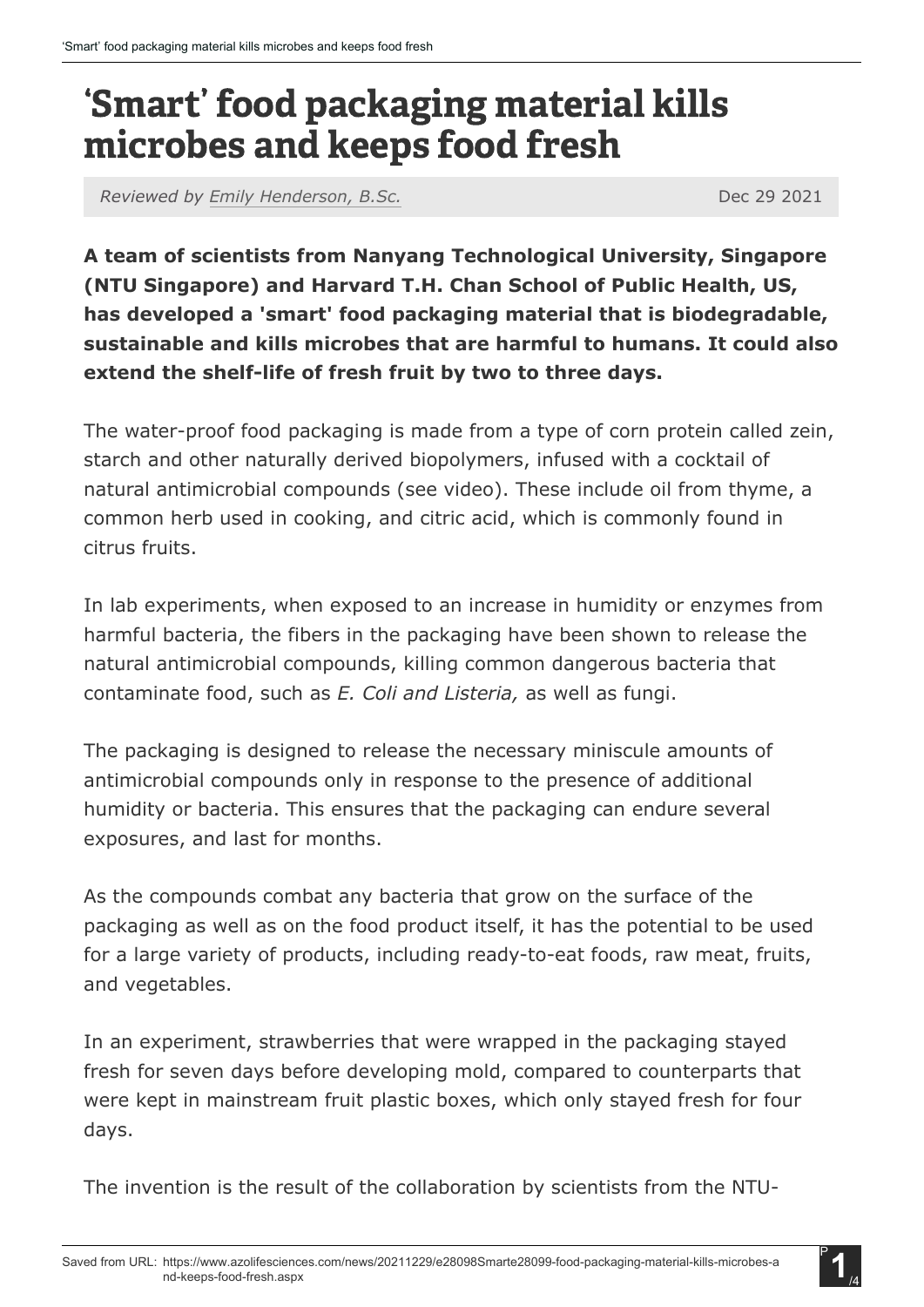Harvard T. H. Chan School of Public Health Initiative for Sustainable Nanotechnology (NTU-Harvard SusNano), which brings together NTU and Harvard Chan School researchers to work on cutting edge applications in agriculture and food, with an emphasis on developing non-toxic and environmentally safe nanomaterials.

The development of this advanced food packaging material is part of the University's efforts to promote sustainable food tech solutions, that is aligned with the NTU 2025 strategic plan, which aims to develop sustainable solutions to address some of humanity's pressing grand challenges.

*This invention would serve as a better option for packaging in the food industry, as it has demonstrated superior antimicrobial qualities in combating a myriad of food-related bacteria and fungi that could be harmful to humans. The packaging can be applied to various produces such as fish, meat, vegetables, and fruits. The smart release of antimicrobials only when bacteria or high humidity is present, provides protection only when needed thus minimizing the use of chemicals and preserving the natural composition of foods packaged."*

> *Mary Chan, Professor and Director, Centre of Antimicrobial Bioengineering, Nanyang Technological University*

Professor Philip Demokritou, Adjunct Professor of Environmental Health at Harvard Chan School, who is also Director of Nanotechnology and Nanotoxicology Center and Co-director of NTU-Harvard Initiative on Sustainable Nanotechnology, who co-led the study, said: "Food safety and waste have become a major societal challenge of our times with immense public health and economic impact which compromises food security. One of the most efficient ways to enhance food safety and reduce spoilage and waste is to develop efficient biodegradable non-toxic food packaging materials. In this study, we used nature-derived compounds including biopolymers, non-toxic solvents, and nature-inspired antimicrobials and develop scalable systems to synthesize smart antimicrobial materials which can be used not only to enhance food safety and quality but also to eliminate the harm to the environment and health and reduce the use of non-biodegradable plastics at global level and promote sustainable agri-food systems."

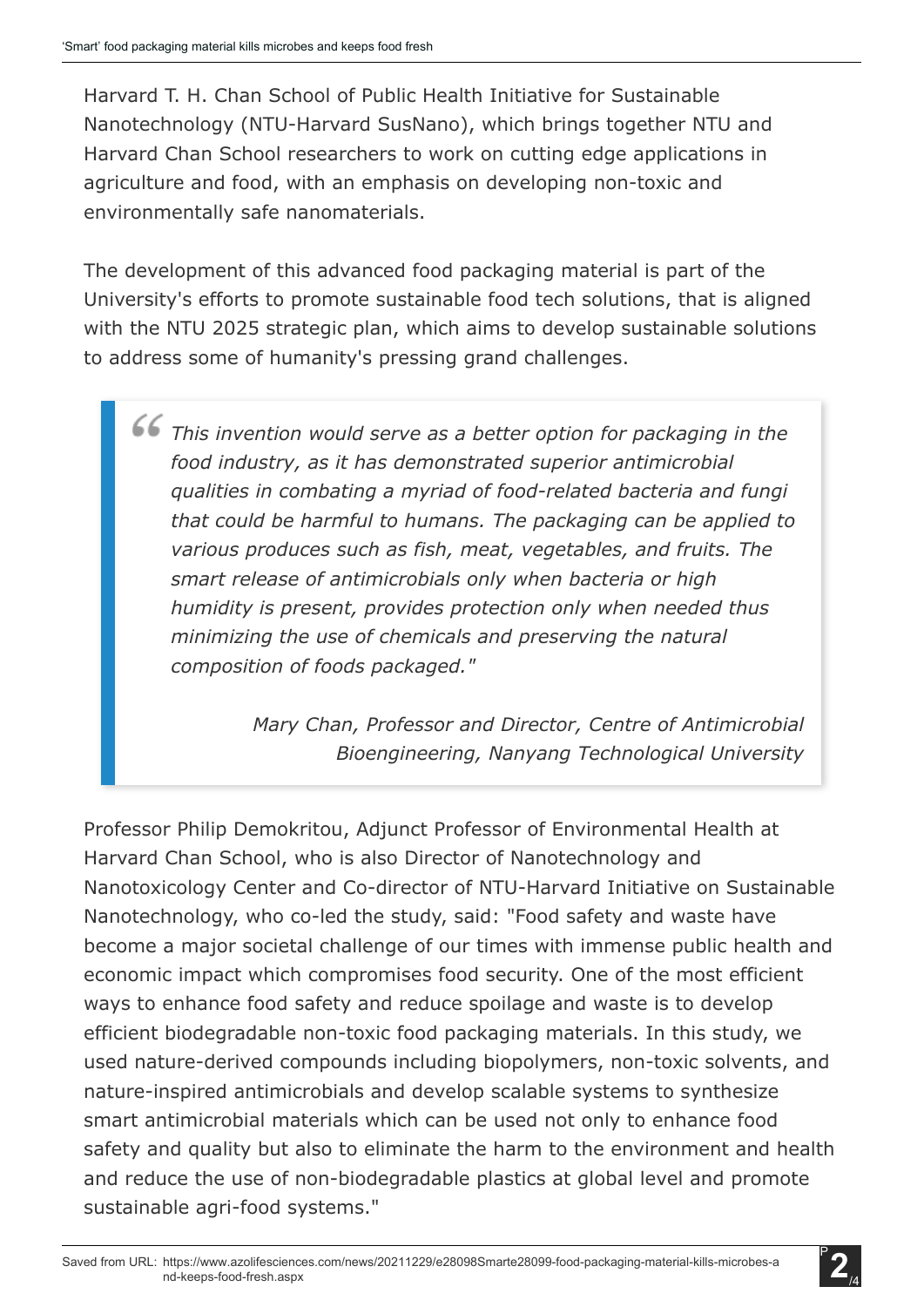Providing an independent assessment of the work done by the NTU research team, Mr Peter Barber, CEO of ComCrop, a Singapore company that pioneered urban rooftop farming, said: "The NTU-Harvard Chan School food packaging material would serve as a sustainable solution for companies like us who want to cut down on the usage of plastic and embrace greener alternatives. As ComCrop looks to ramp up product to boost Singapore's food production capabilities, the volume of packaging we need will increase in sync, and switching to a material such as this would help us have double the impact. The wrapping's antimicrobial properties, which could potentially extend the shelf life of our vegetables, would serve us well. The packaging material holds promise to the industry, and we look forward to learning more about the wrapping and possibly adopting it for our usage someday."

The results of the study were published in the peer-reviewed academic journal *ACS Applied Materials & Interfaces* in October.

## **Cutting down on packaging waste**

The packaging industry is the largest and growing consumer of synthetic plastics derived from fossil fuels, with food packaging plastics accounting for the bulk of plastic waste that are polluting the environment.

In Singapore, packaging is a major source of trash, with data from Singapore's National Environment Agency showing that out of the 1.76 million tonnes of waste disposed of by domestic sources in 2018, one third of it was packaging waste, and over half of it (55 per cent) was plastic.

The smart food package material, when scaled up, could serve as an alternative to cut down on the amount of plastic waste, as it is biodegradable. Its main ingredient, zein, is also produced from corn gluten meal, which is a waste byproduct from using corn starch or oils in order to produce ethanol.

The food packaging material is produced by electrospinning the zein, the antimicrobial compounds with cellulose, a natural polymer starch that makes up plant cell walls, and acetic acid, which is commonly found in vinegar.

Prof Mary Chan added: "The sustainable and biodegradable active food packaging, which has inbuilt technology to keep bacteria and fungus at bay, is